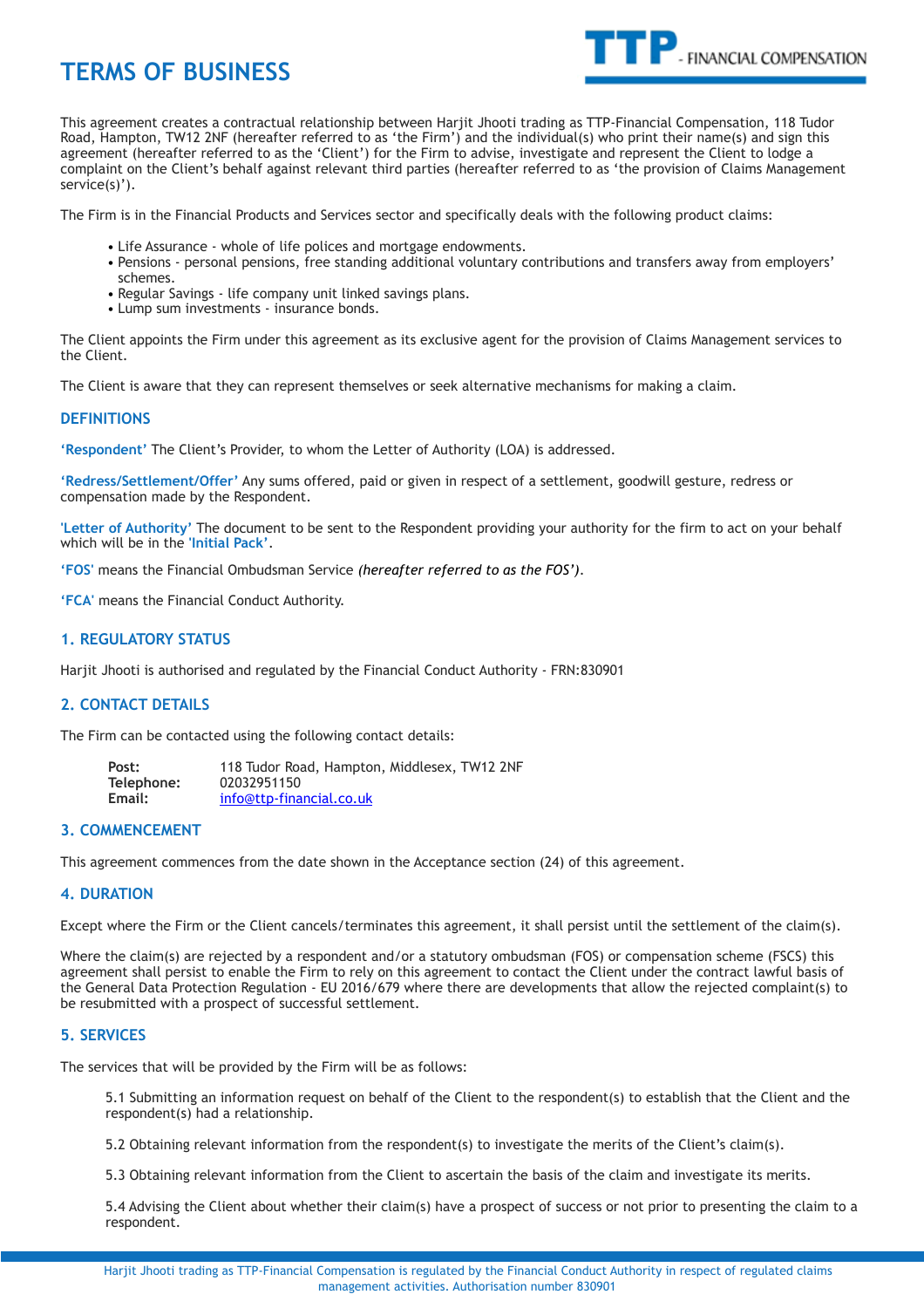

5.5 Submitting a claim to the respondent(s) on behalf of the Client.

5.6 Liaising with the respondent(s) post-submission of the claim where necessary until settlement of the claim.

5.7 Liaising with the respondent(s) post-submission of the claim(s) to obtain further information where required and to communicate material developments about the claim(s) until settlement.

5.8 Advising the Client about any particular steps that are required to be taken at particular stages of the claim(s) process. This includes advising the Client about the possibility of escalating the complaint to a statutory ombudsman *(if applicable)* if rejected by the respondent.

5.9 Our service does not extend to representing our Clients in court and we cannot comment as to whether this course of action would be appropriate should a claim or claims through the Firm prove unsuccessful.

#### **6. SERVICE FEE**

The Firm operates on a No Win, No Fee basis, this means if the Client is not offered a satisfactory offer/settlement then no Service Fee is owed to the Firm. Where offers are rejected by the Client, the Firm will not require a Service Fee from the Client.

The Firm charges a Service Fee which is dependent on the level of redress that is offered and accepted by the Client;

Where redress is offered up to £24,999 a Service Fee of 25% *(30% including VAT)* capped at £5,000 *(£6,000 including VAT)*  will be charged.

Where redress exceeds £25,000 and up to £49,999 a Service Fee of 20% *(24% including VAT)* capped at £7,500 *(£9,000 including VAT)* will be charged.

Where redress is offered up to £50,000 or above a Service Fee of 15% *(18% including VAT)*, capped at £10,000 *(£12,000 including VAT)* will be charged.

The Service Fee is based upon the redress described in formal offer paperwork. VAT is chargeable on each Service Fee *(at the standard prevailing rate applicable being 20%)* for the provision of the Claims Management service under this agreement. This includes any redress/offer as described in formal offer paperwork, secured and considered acceptable by you.

Below are several worked examples detailing how the Service Fee is applied for any offer of redress/compensation.

| <b>Redress secured</b> | <b>TTP Fee</b>  | <b>VAT</b> | <b>Total due to TTP</b> |
|------------------------|-----------------|------------|-------------------------|
| £1,400                 | $25% = £350$    | £70        | £420                    |
| £7,000                 | $25% = £1,750$  | £350       | £2,100                  |
| £12,000                | $25% = £3,000$  | £600       | £3,600                  |
| £25,000                | $20% = £5,000$  | £1,000     | £6,000                  |
| £50,000                | $15\% = £7,500$ | £1,500     | £9,000                  |

The Service Fee is based on the gross amount of redress awarded. The examples above are not to be taken as an estimate of the amount likely to be recovered for the Client. The Firm's Service Fee will reduce the amount of cash in hand compensation the Client will actually retain.

The Firm's Service Fee becomes due when the Client is in receipt of compensation from a respondent or can access their pension redress. An invoice will be generated and sent to the Client with payment required within 14 days of receipt of the invoice.

# **7. CLIENT OBLIGATIONS**

The Client makes the following undertakings by entering into this agreement:

7.1 To provide the Firm with all documentation likely to be needed to pursue the claim(s). This includes documentation showing the respondent(s) and the Client had a relationship and documentation that evidences the alleged wrong doing.

7.2 To be truthful and honest in all its dealings with the Firm.

7.3 To fully cooperate with the Firm to enable the provision of the Claims Management service.

7.4 To notify the Firm prior to entering into this agreement whether the Client has alternative means of pursuing the claim(s).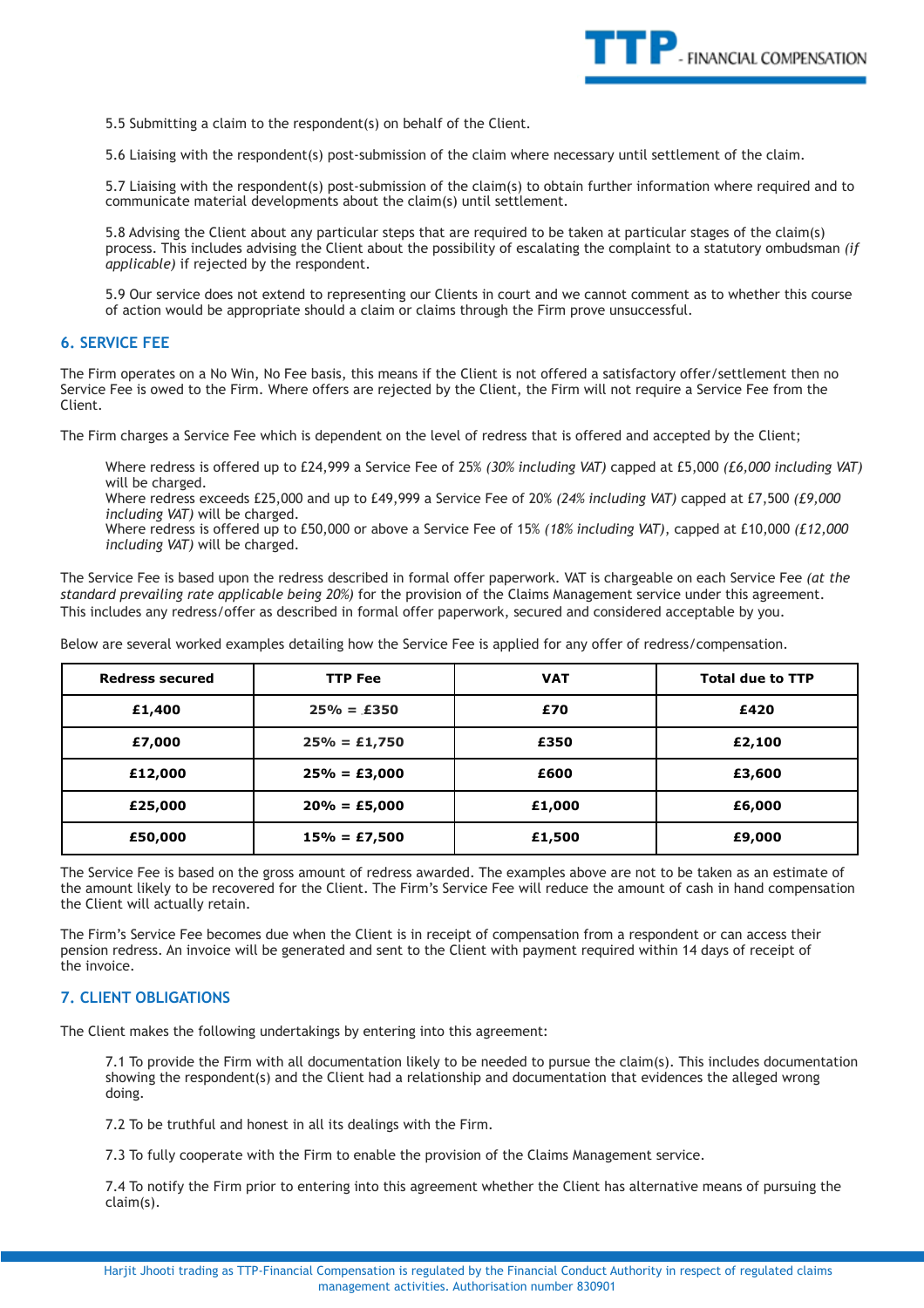

7.5 To notify the Firm prior to entering into this agreement whether the Client has any outstanding liabilities owed to a respondent.

7.6 To notify to the Firm if in Great Britain or in any other jurisdiction if any of the following has occurred or is likely to occur:

(a) Have ever been declared bankrupt.

(b) Are subject to a bankruptcy petition.

(c) Are subject to, or have ever been subject to an individual voluntary arrangement.

(d) Have proposed an individual voluntary arrangement which is yet to be approved or rejected by creditors.

(e) Are currently subject to, or have ever been subject to a debt relief order; or

(f) Are or have ever been subject to any other similar process or arrangement which is similar to those

listed in (a) to (e) above, including but not limited to sequestration.

7.7 To communicate all relevant information to the Firm as promptly as possible.

7.8 To respond to the Firm's information requests as promptly as possible.

7.9 Forward to the Firm correspondence from the respondent(s) that relate to the claim(s) as promptly as possible.

7.10 To notify the Firm when an offer of redress/compensation is made by a respondent.

7.11 To notify the Firm when in receipt of redress/compensation paid by a respondent.

7.12 To make payment of the Firm's Service Fee when it falls due in accordance to this agreement.

#### **8. FIRM OBLIGATIONS**

8.1 To exercise due skill, care and diligence in the provision of Claims Management services under this agreement. Notwithstanding, the Firm does not guarantee the Client a successful claim.

8.2 To keep the Client informed about the progress of the claim.

8.3 To communicate to the Client information received by the Firm on behalf of the Client from third parties for the attention of the Client as promptly as possible and in any event, within 10 working days.

8.4 To communicate information received by the Client for the attention of third parties such as a respondent as promptly as possible and in any event, within 10 working days.

8.5 To act in the best interests of the Client.

8.6 To be truthful and honest in all its dealings with the Client.

# **9. COMPLAINTS**

If at any point the Client becomes unhappy with the service we provide or the Client has concerns about the final bill then the Client should inform the Firm immediately so that they can address and try to resolve the problem. We have a procedure in place to resolve complaints which is available at [ttp-financial.co.uk/complaints-procedure](http://ttp-financial.co.uk/complaints-procedure).

We have eight weeks to consider a complaint. If we are unable to resolve a Client complaint then they can have the complaint independently looked at by the Claims Management Ombudsman that investigates complaints about poor service from claims management companies. The Claims Management Ombudsman can investigate complaints up to six years from the date of the problem happening or within three years of when the Client found out about the problem. If the Client wishes to refer the complaint to the Claims Management Ombudsman this must be done within six months of our final response to a complaint.

For more information about the Claims Management Ombudsman their contact details are as follows:

**CMC Financial Ombudsman Call:** 0800 023 4567 **Email:** [complaint.info@financial-ombudsman.org.uk](mailto:complaint.info@financial-ombudsman.org.uk)

**Claims Management Ombudsman** Exchange Tower Harbour Exchange London E14 9SR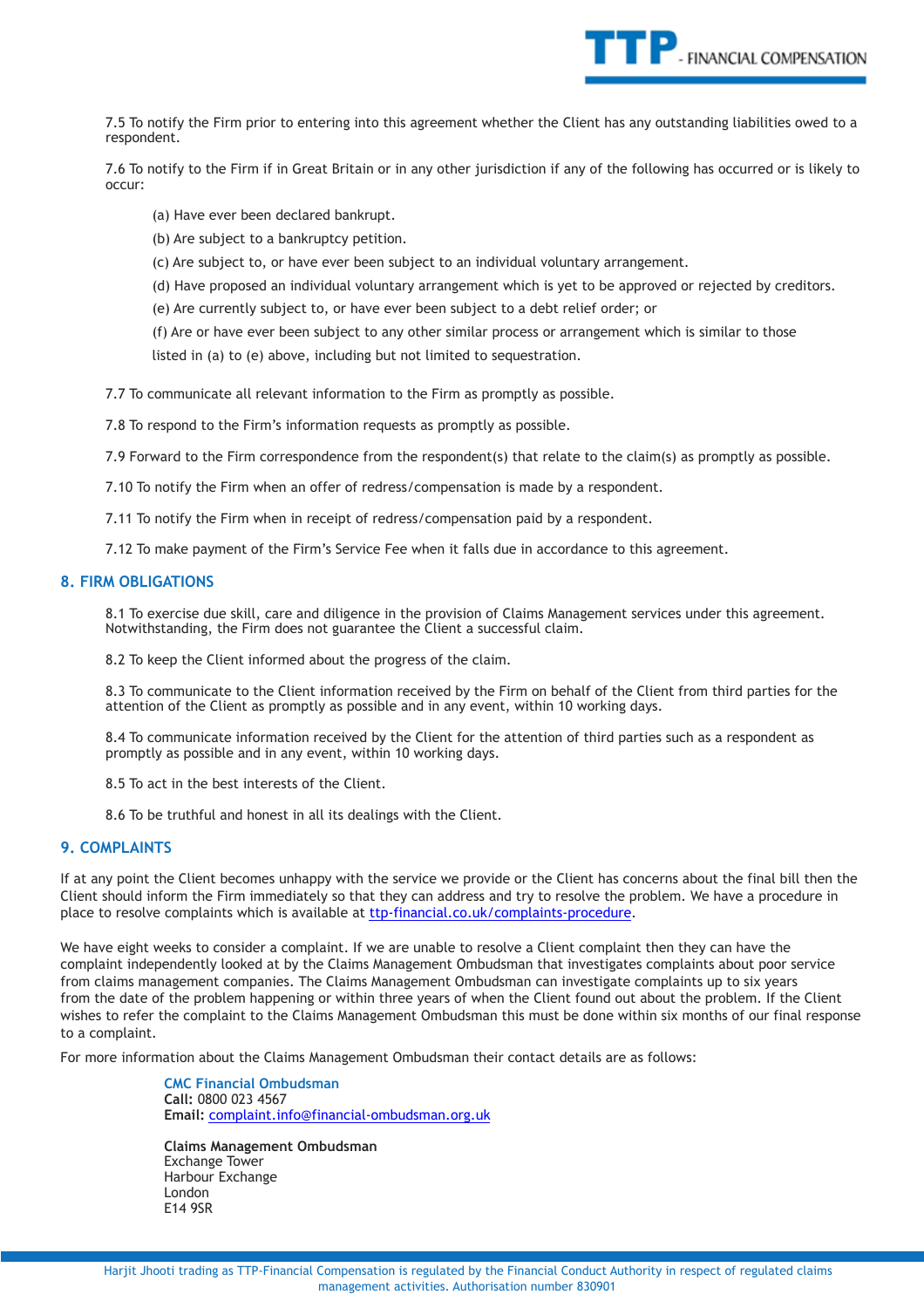

## **10. TERMINATION/CANCELLATION**

The Client can cancel/terminate this agreement at any time. There is no Service Fee payable by the Client if the agreement is terminated prior to the securing of an offer of redress from the respondent. The Client can terminate this agreement by telephone, in person, by post, by email or by using the cancellation form appended to this agreement.

Should the Client choose to cancel/terminate by post, we recommend using the Recorded Delivery Postal Service but this is not obligatory. Should the Client cancel/terminate the agreement after an offer of redress has been made the full Service Fee will be owed by the Client and charged accordingly.

#### **11. BREACH**

11.1 Where either party fails to fulfil its obligations under this agreement the non-breaching party shall give the breaching party an opportunity to remedy the breach in good time.

11.2 Failure by the breaching party to remedy the breach in good time shall entitle the non-breaching party to terminate this agreement without notice and without incurring any liability.

11.3 Both parties shall be entitled to terminate this agreement with immediate effect and without giving the breaching party an opportunity to remedy the breach if the breach relates to either party's failure to fulfil its obligations of truthfulness and honesty.

### **12. FINANCIAL OMBUDSMAN SERVICE**

The Firm is subject to the Financial Ombudsman Service's (FOS) jurisdiction. Further information about the FOS can be obtained on the following website: [www.financial-ombudsman.org.uk](http://www.financial-ombudsman.org.uk/).

#### **13. RISKS**

There are the following risks involved in making a claim:

13.1 The possibility of not recovering any cash in hand redress but becoming liable to pay the Firm's Service Fee. For example if a Pension claim. It is possible that the Firm's Service Fee may become payable before the Client has access to their pension fund and may still be liable to pay the Firm's Service Fee from their own funds.

13.2 If the Client has outstanding liabilities with the respondent there is a possibility that any compensation/redress will be off-set against those outstanding liabilities and the Client may still be liable to pay the Firm's Service Fee from own funds.

13.3 If the Client whether in Great Britain or in another jurisdiction has been subject to bankruptcy, a debt relief order, an IVA, sequestration or a similar arrangement the compensation/redress might, in certain circumstances be off-set against the Client's outstanding debts; and the Client will, where necessary, may still be liable to pay the Firm's Service Fee from own funds.

# **14. EXCLUSIONS**

14.1 The Firm excludes liability to the Client for any tax liability incurred due to the Client's failure to pay tax on the compensation/redress received. It is the Client's responsibility to fulfil their personal tax obligations. Professional financial advice should be sought by the Client if in doubt of their tax obligations.

14.2 Neither party shall be liable for a breach of this agreement by failing to perform their obligations under this agreement due to force majeure or any unforeseeable circumstance outside the control of the affected party.

### **15. VARIATION OF TERMS**

Neither party shall vary the terms of this agreement without the written consent of the other party.

### **16. ASSIGNMENT**

16.1 The Firm shall be entitled to assign its rights, duties, obligations and/or benefits under this agreement to a thirdparty claims handler who will take on the meaning of the Firm in this agreement.

16.2 Should an assignment take place the Client does not lose any rights under this agreement.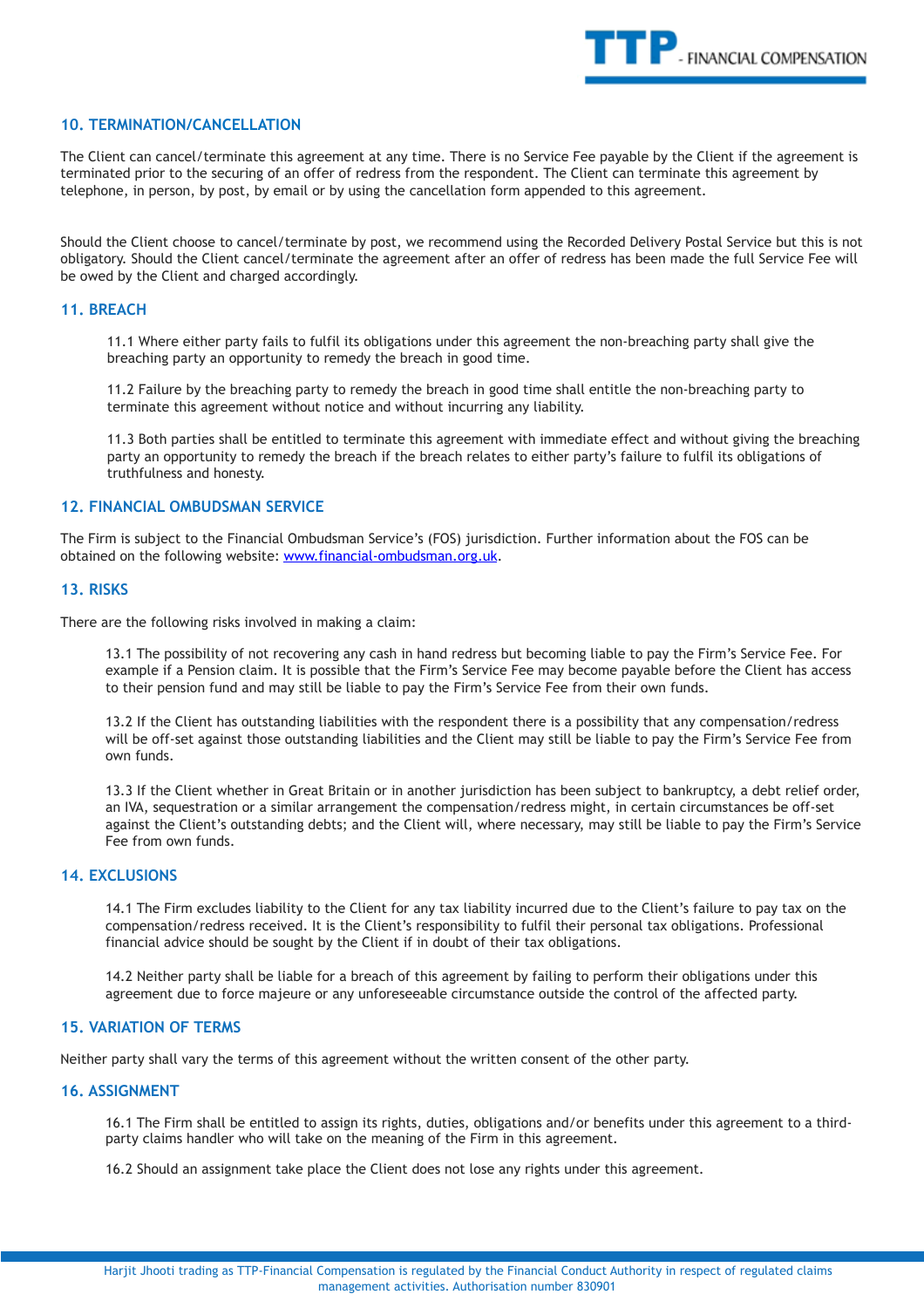

16.3 Any variation to the terms of this agreement following an assignment must be in accordance with the Variation of Terms clause 15 of this agreement.

16.4 The Client is prohibited from assigning their rights, duties, obligations and/or benefits under this agreement to a third party.

# **17. THIRD PARTIES**

The parties to this agreement do not intend for any term under this agreement to confer a benefit to a third party or to be enforceable by a third party pursuant to the Contracts *(Rights of Third Parties)* Act 1999 unless in accordance with the Assignment clause 16.1 of this agreement.

# **18. DISPUTES**

This agreement has been constructed in accordance with English and Welsh contract law.

By entering into this agreement both parties agree that any disputes that arise about the terms of this agreement shall be settled in accordance to English and Welsh law.

Both parties submit to the exclusive jurisdiction of the English and Welsh courts to resolve any legal disputes that arise under this agreement.

#### **19. OTHER INFORMATION**

The Client is aware that they do not need to use a claims management company to make a complaint to their provider. The Client can make the complaint themselves for free and if the complaint is not successful the Client can then refer it to the FOS or the Financial Services Compensation Scheme *(if the claim falls under its remit)* themselves for free.

# **20. ACCEPTANCE**

The Client accepts to be bound by the terms of this agreement and this shall be evidenced by the below signature:

| Name: |                                 |            | Signature: |       |            |  |
|-------|---------------------------------|------------|------------|-------|------------|--|
|       |                                 |            |            |       |            |  |
| Name: |                                 | Signature: |            | Date: | $\sqrt{ }$ |  |
|       | (Second Client - if applicable) |            |            |       |            |  |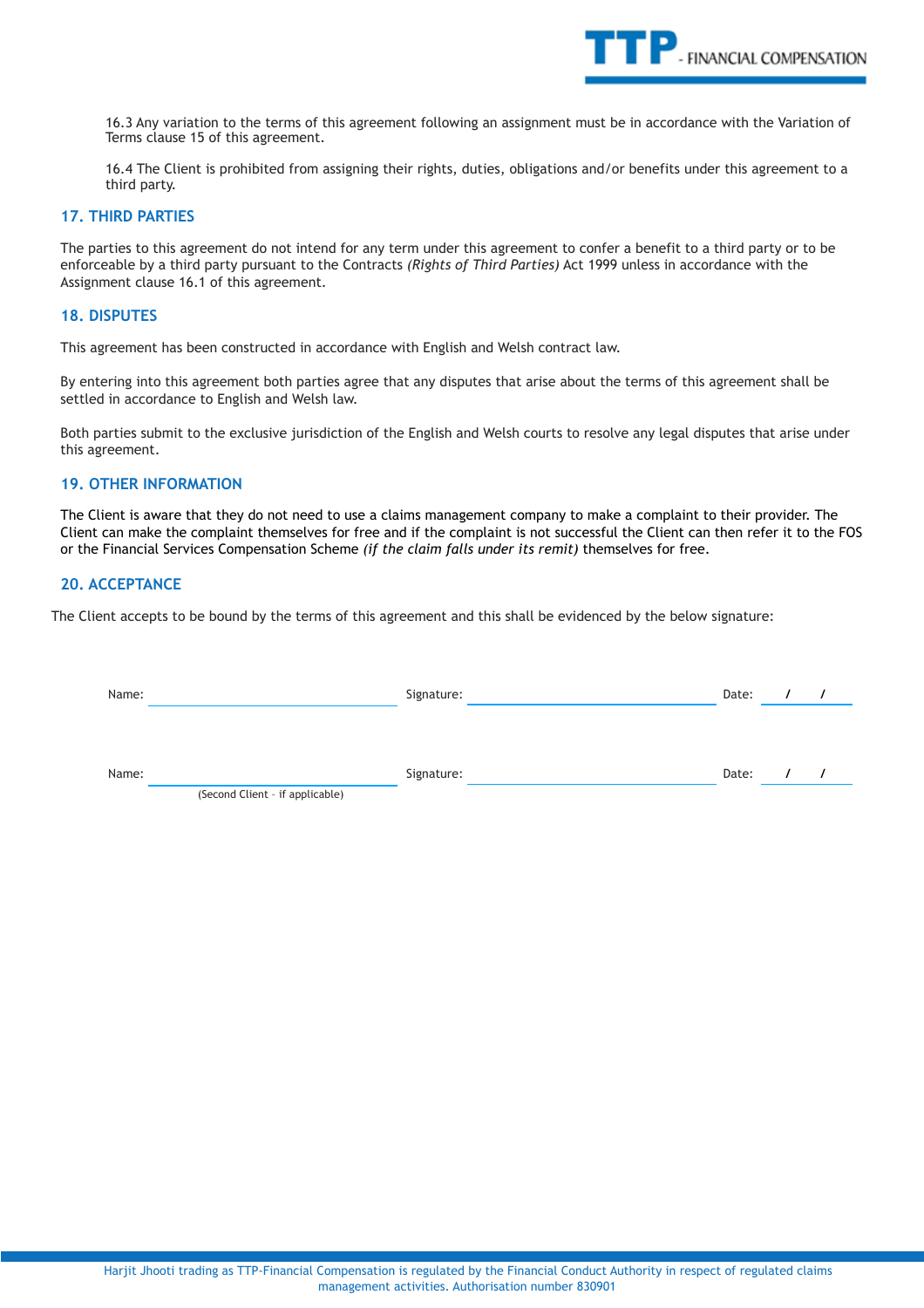# **CUSTOMER DECLARATION**

# **This declaration must be read and signed before a claim can commence**

The Client is reminded that they are not required to use Harjit Jhooti trading as TTP – Financial Compensation to carry out any claim(s) against their financial provider(s). They are entitled to and are able to pursue a claim directly against their provider themselves for free. If the Client's claim is rejected, they are able to pursue the matter through the Financial Ombudsman Service (FOS) or the Financial Services Compensation Authority (FSCS) if their claim falls under its remit. Alternatively the Client could instruct another claims management company to act on their behalf.

I acknowledge that I could pursue a claim on my own for free by contacting my loan provider and/or if rejected by contacting the Financial Ombudsman Service (FOS) or the Financial Services Compensation Authority (FSCS) but I have chosen to instruct Harjit Jhtooi t/a TTP Compensation to act on my behalf. I understand I will have to pay Harjit Jhtooi a Service Fee if my claim is successful.

| Client Name: |  |  |
|--------------|--|--|
|              |  |  |
|              |  |  |
|              |  |  |
| Signature:   |  |  |
|              |  |  |

Date: